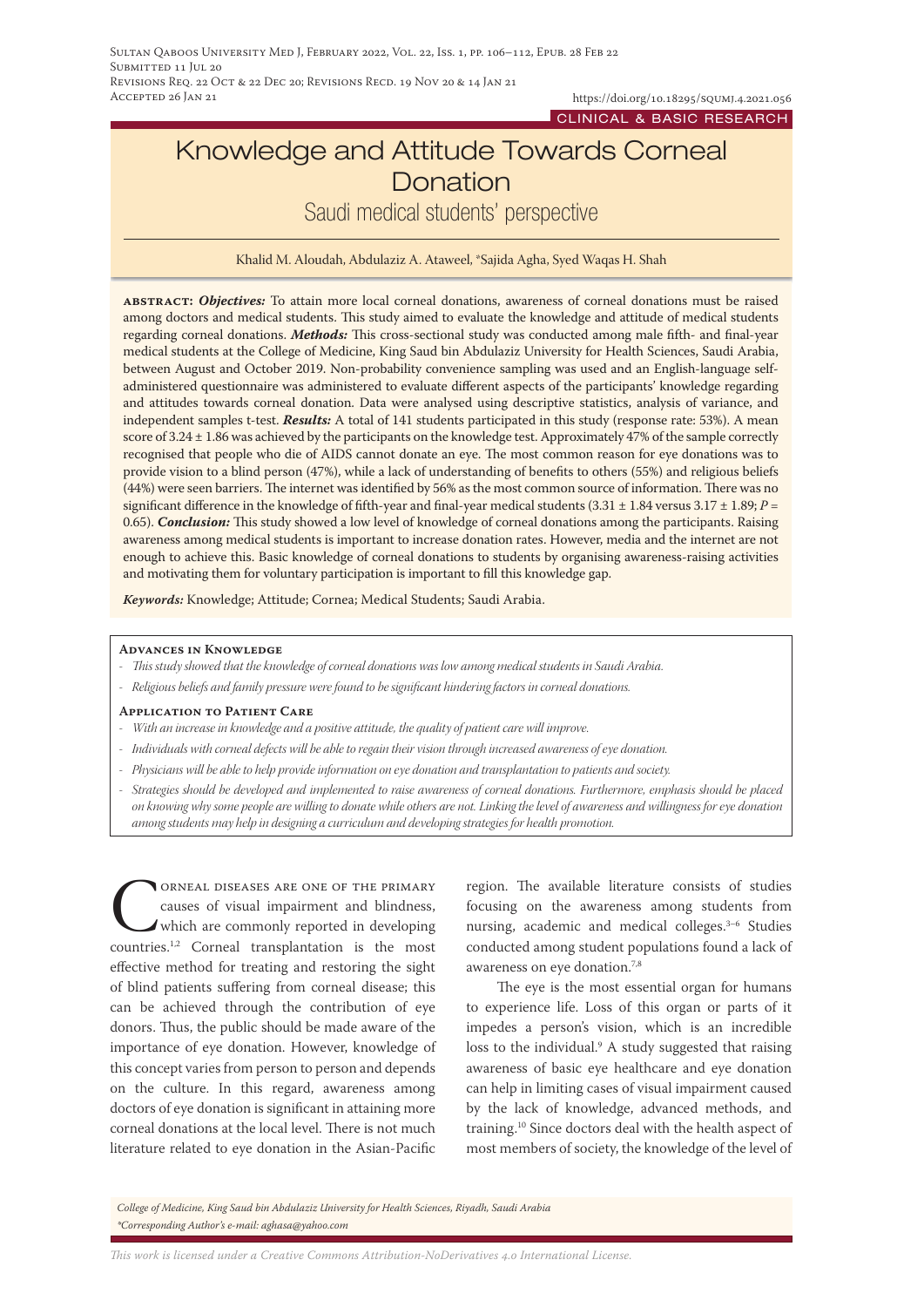understanding of medical students can provide a good predictive value to what future physicians would know and therefore, what improvements can be made to the system to increase their understanding. The literature suggested that there is a dire need for eye donations worldwide and emphasises physicians' role in increasing corneal donation rates by improving donor knowledge and addressing their concerns.<sup>11</sup> A systemic review conducted in Saudi Arabia reported that the prevalence of visual impairment and blindness was 2.6%, which is 20 times higher than that in America.<sup>12</sup> All concerned governmental and non-governmental organisations must take serious measures to address the issue of shortage of eye donations in any country.<sup>13</sup>

The current study aimed to assess the level of knowledge of medical students regarding eye donations and to determine the role of future physicians in boosting corneal donation awareness, especially that of students planning to specialise in ophthalmology. Using their awareness, these physicians can request the family of the deceased to donate the cornea of the departed, which will help in reducing the wastage of healthy corneas.<sup>14</sup> Moreover, their contributions will increase local investments for artificial corneas and other cornea-related issues. Additionally, to disseminate information effectively and motivate the community and the family of the deceased for corneal donations, medical students should be wellinformed.12

## Methods

This cross-sectional study was conducted among fifthand final-year medical students in phase III (clinical phase) over a three-month period between August and October 2019 at the College of Medicine, King Saud bin Abdulaziz University for Health Sciences, Saudi Arabia. The college has a segregated system, with two separate campuses for male and female students. The latter group was difficult to approach; therefore, only male students were included.

The target population was the fifth- and final-year male medical students. A non-probability convenience sampling technique was used. The male medical students in the clinical years (phase III) who agreed to participate in the study were included. Non-medical students and pre-clinical students (phase II) with no exposure to real patients and those who refused to participate were excluded. Students were chosen for this study because they were young, were undergoing training in medicine, and were expected to be better informed about the importance of cornea donation. The sample size was calculated using Raosoft (Raosoft Inc., Seattle, Washington, USA) based on a confidence level of 95% and a 5% margin of error. The total sample size calculated was 266.

A validated English-language self-administered questionnaire was used for the study.15 The authors approached students in their respective classes and provided them with printed copies of the questionnaire. Pre-testing was done to assess the reliability of the questionnaire for the sample. The 22-item questionnaire enquired about students' knowledge of eye donation (13 questions) and their ideas and attitudes towards pledging their eyes posthumously (nine questions). The items were related to information sources, knowledge of eye donation, the age limit for donation, reasons for pledging and not pledging eyes, conditions that make for an unfit eye donor, the perfect time to remove eyes after death, the part of the eyeball used for transplantation, donation, medical students' perspective on revealing the identity of eye donors and ethics concerning the selling of the donated eye or parts of it. All the questions were closeended, with most of the questions having 'Yes', 'No,' and 'Don't know' options.

The scores for knowledge and attitude domains were obtained by averaging all the responses to obtain an overall result for the knowledge and attitude items. Cronbach's alpha was calculated to assess the reliability of the questionnaire with respect to the study population; Cronbach's alpha was 0.78 for all the items. After data cleaning and assigning codes, Statistical Package for the Social Sciences (SPSS), Version 20.0 (IBM Corp., Chicago, Illinois, USA) was used for data analysis. Descriptive statistics were presented as frequencies and percentages for categorical variables, and mean ± standard deviation was used for the numerical variables. The analysis of variance (ANOVA) was conducted to highlight the relationship between the correct knowledge score and parental education level. The total score for the correct answers (out of 12) was compared between the fifth- and finalyear medical students using the independent samples t-test. The association between the demographics, knowledge scores, and willingness to pledge cornea was determined using regression analysis. A *P* <0.05 was considered statistically significant.

All participants signed the informed consent for the pre-test and for participating in the study. The participants were assured about the confidentiality of data and their rights to withdraw from the study at any point. Utmost caution was exercised to ensure their anonymity and confidentiality. The study was approved by the Institutional Review Board of King Abdullah International Medical Research Center (code SP18R/44/11).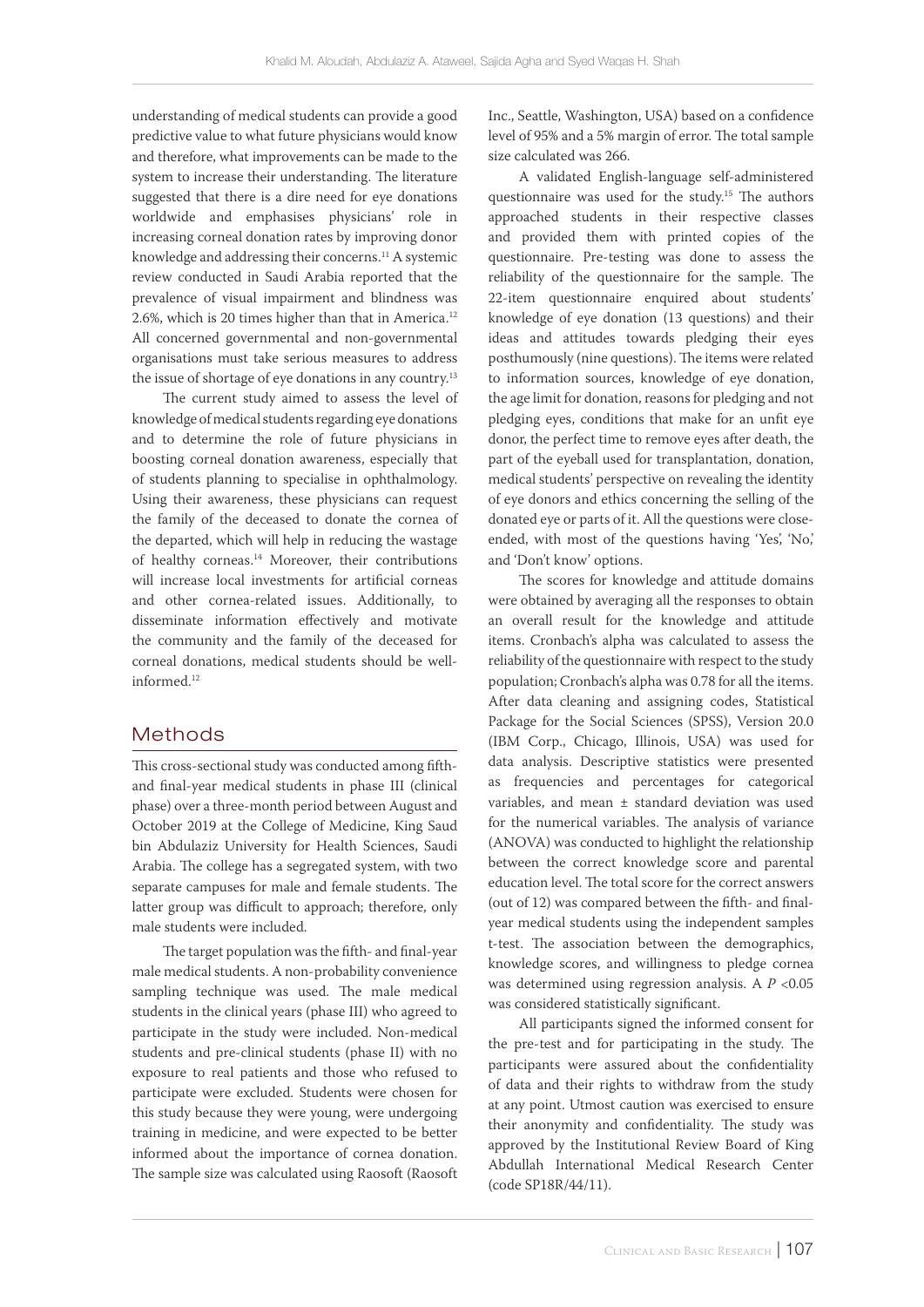# **Results**

A total of 141 students participated in this study (response rate: 53%). The mean age of the participants was  $23.4 \pm 2.0$  years. The participants attained a mean score of  $3.24 \pm 1.86$  out of 12 on the background knowledge test; this shows a poor level of knowledge [Table 1].

A large part of the sample  $(n = 99; 70%)$  knew about the important role of vitamin A in the prevention of childhood blindness. Surprisingly, despite attending the medical college for four years, only 18 (13%) participants knew that there is an eye bank facility in the country and that the perfect time for cornea donation is within 2-6 hours after death [Table 2].

A total of 66 (47%) participants knew that people who die from AIDS cannot donate their eyes and 58 (41%) participants correctly identified that having hepatitis makes a person unfit to make an eye donation. Only 2% of the participants believed there were no restrictions to eye donation. Providing vision to a blind person as a result of eye donation was the most cited reason for eye donation ( $n = 66, 47\%$ ), followed by cornea donation being a 'noble initiative' for many participants ( $n = 59, 42\%$ ). The most common barrier

**Table 1:** Participant's parent's qualifications, age and knowledge score regarding corneal donations  $(N = 141)$ 

| Parameter                                  | n(%)            |
|--------------------------------------------|-----------------|
| Mean age in years $\pm$ SD                 | $23.4 \pm 2.0$  |
| Mean knowledge score ± SD                  | $3.24 \pm 1.86$ |
| <b>Father's qualification</b>              |                 |
| Illiterate                                 | 1(1)            |
| Elementary                                 | 7(5)            |
| Intermediate                               | 3(2)            |
| High School                                | 16(11)          |
| College                                    | 46 (33)         |
| Postgraduate (Masters/PhD)                 | 67(48)          |
| Did not respond                            | 1(1)            |
| Mother's qualification                     |                 |
| Illiterate                                 | 1(1)            |
| Elementary                                 | 16(11)          |
| Intermediate                               | 9(6)            |
| High School                                | 25(18)          |
| College                                    | 56 (40)         |
| Postgraduate (Masters/PhD)                 | 32(23)          |
| Did not respond                            | 2(1)            |
| $1.1 \cdot 1.1$ $1.1 \cdot 1.1$<br>$C = 1$ |                 |

*SD = standard deviation; PhD = Doctor of Philosophy.*

**Table 2:** Frequencies of correct answers and "don't know" responses to knowledge questions regarding eye donation among medical students in Saudi Arabia ( $N = 141$ )\*

| Item<br># | <b>Question and response</b>                                                                    | $n$ (%)  |
|-----------|-------------------------------------------------------------------------------------------------|----------|
| 1         | When should the first eye screening be done?                                                    |          |
|           | Between six months and three years of<br>age                                                    | 14 (10)  |
|           | Don't know                                                                                      | 53 (38)  |
| 2         | Does vitamin A have an important role in the<br>prevention of childhood blindness?              |          |
|           | Yes                                                                                             | 99 (70)  |
|           | Don't know                                                                                      | 30(21)   |
| 3         | Whom do you approach for eye donation?                                                          |          |
|           | Eye specialist (ophthalmologist)                                                                | 52 (37)  |
|           | Don't know                                                                                      | 41 (29)  |
| 4         | What is the age limit for eye donation?                                                         |          |
|           | Less than a year of age                                                                         | 9(6)     |
|           | Don't know                                                                                      | 109(77)  |
| 5         | Which part of the eyeball is removed from the donor<br>(transplanted structure)?                |          |
|           | Cornea                                                                                          | 47 (33)  |
|           | Don't know                                                                                      | 69 (49)  |
| 6         | Who should remove the eye from the donor?                                                       |          |
|           | Eye specialist (ophthalmologist)                                                                | 86 (61)  |
|           | Don't know                                                                                      | 40(28)   |
| 7         | Eyes need to be removed within how much time after<br>death?                                    |          |
|           | $2-6$ hours                                                                                     | 18 (13)  |
|           | Don't know                                                                                      | 96 (68)  |
| 8         | Is there any eye bank in Saudi Arabia?                                                          |          |
|           | Yes                                                                                             | 18 (13)  |
|           | Don't know                                                                                      | 107 (76) |
| 9         | How long can the donor's eye be preserved before<br>transplanting it to the recipient?          |          |
|           | $7-12$ hours                                                                                    | 7(5)     |
|           | Don't know                                                                                      | 104(74)  |
| 10        | Does the donor or the donor's family have the right to<br>sell the eye after the donor's death? |          |
|           | Yes                                                                                             | 20 (14)  |
|           | Don't know                                                                                      | 51 (36)  |
| 11        | Will the identity of the donor be revealed to the<br>recipients?                                |          |
|           | Yes                                                                                             | 26 (18)  |
|           | Don't know                                                                                      | 69 (49)  |
| 12        | Do you think that there are synthetic substitutes for a<br>patient in need of an eye donation?  |          |
|           | Yes                                                                                             | 39 (28)  |
|           | Don't know                                                                                      | 75 (53)  |
| 13        | Are you willing to donate your eyes?                                                            |          |
|           | Yes, willing to donate                                                                          | 36 (26)  |
|           | Not willing to donate                                                                           | 105 (74) |

*\*Does not include incorrect answers to the knowledge items, therefore percentages do not add up to 100%.*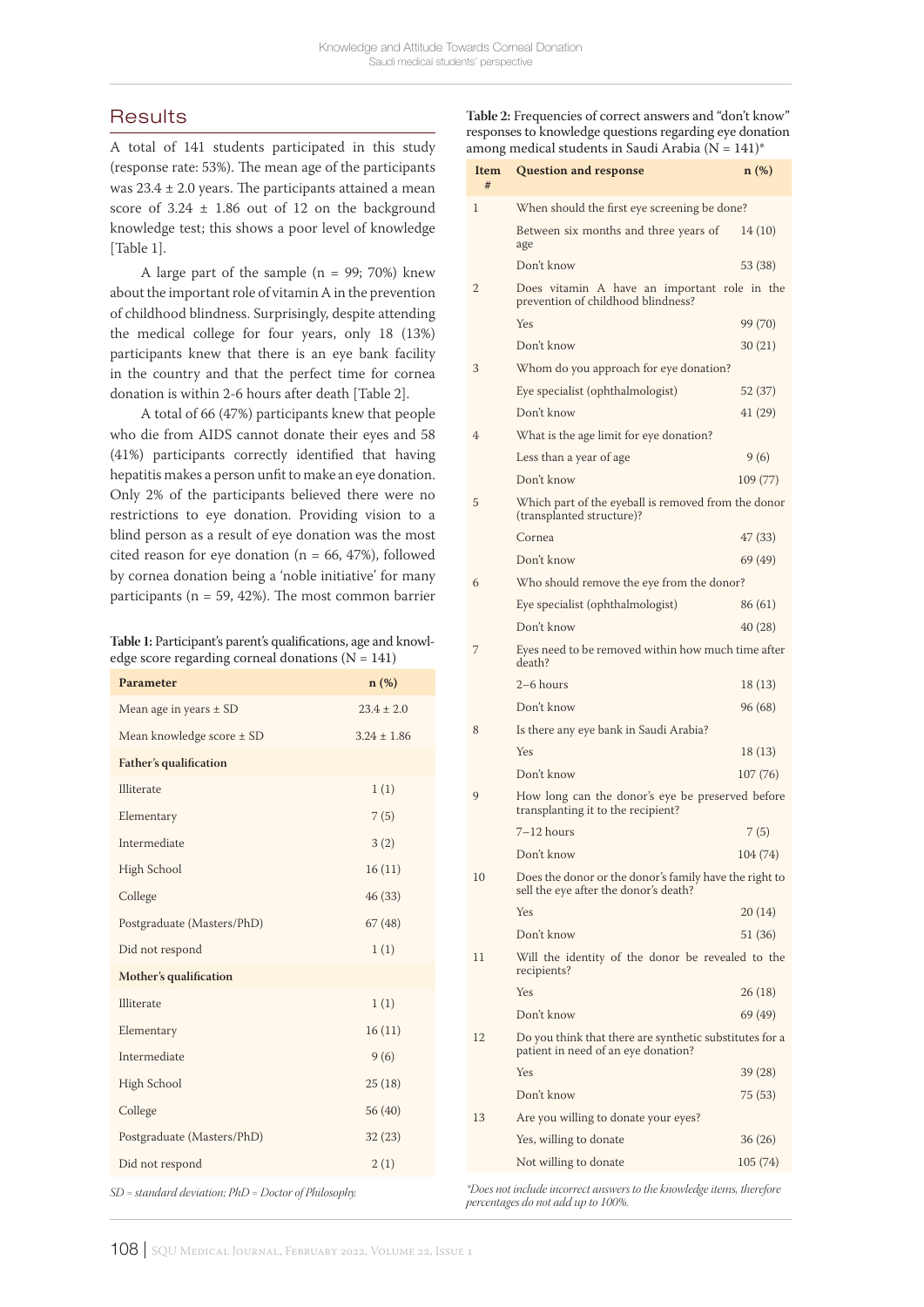**Table 3:** Perceived medical conditions that make the donor unfit for eye donation, reasons for donating and not donating eyes and source of eye donation knowledge among medical students in Saudi Arabia (N = 141)

| <b>Perceived medical condition</b>                    | $n$ (%) |
|-------------------------------------------------------|---------|
| <b>AIDS</b>                                           | 66 (47) |
| Don't know                                            | 65 (46) |
| Hepatitis                                             | 58 (41) |
| Blindness caused by optic nerve or retinal<br>disease | 44 (31) |
| Active syphilis                                       | 35(25)  |
| Acute viral encephalitis                              | 34 (24) |
| Active meningitis                                     | 33(23)  |
| Rabies                                                | 27(19)  |
| Acute septicaemia                                     | 27(19)  |
| Acute leukaemia                                       | 26(18)  |
| No restrictions                                       | 3(2)    |
| Apparent reason for corneal donation                  |         |
| Providing vision to a blind person                    | 66 (47) |
| Cause as noble as others                              | 59 (42) |
| Financial benefits                                    | 45 (32) |
| Eyes donated by a relative or friend                  | 11(8)   |
| Other                                                 | 5(4)    |
| Perceived reason for not donating eyes                |         |
| Lack of understanding of benefits to others           | 78 (55) |
| Religious                                             | 62(44)  |
| Familial pressure                                     | 45 (32) |
| Myths                                                 | 34 (24) |
| Other                                                 | 10(7)   |
| <b>Source of awareness</b>                            |         |
| Internet                                              | 79 (56) |
| Doctors                                               | 39(28)  |
| Lectures                                              | 28(20)  |
| Television                                            | 18(13)  |
| Health awareness campaigns                            | 18(13)  |
| Friends                                               | 17(12)  |
| Family                                                | 10(7)   |
| Other                                                 | 10(7)   |
| No sources (don't know)                               | 19(13)  |

to donating eyes was found to be the lack of awareness of the benefits to eye recipients ( $n = 78, 55\%$ ) followed by religious beliefs ( $n = 62$ , 44%), family pressure ( $n =$ 45, 32%). Regarding the source of information, 19 (13%)

**Table 4:** Association between knowledge of eye donation and parental education in medical students in Saudi Arabia

| <b>Variables</b>               | $\mathbf n$ | Mean<br>knowledge<br>score $\pm$ SD <sup>*</sup> | $\boldsymbol{P}$<br>value |
|--------------------------------|-------------|--------------------------------------------------|---------------------------|
| <b>Father's qualification</b>  |             |                                                  |                           |
| Less than high school          | 11          | $2.6 \pm 1.9$                                    | 0.69                      |
| High school                    | 16          | $3.3 \pm 1.8$                                    |                           |
| College                        | 45          | $3.4 \pm 2.3$                                    |                           |
| Postgraduate (Masters/<br>PhD) | 67          | $3.2 + 1.8$                                      |                           |
| Mother's qualification         |             |                                                  |                           |
| Less than high school          | 26          | $3.5 + 1.9$                                      | 0.84                      |
| High school                    | 25          | $3 \pm 2.1$                                      |                           |
| College                        | 56          | $3.3 \pm 2.6$                                    |                           |
| Postgraduate (Masters/<br>PhD) | 32          | $3.1 \pm 1.5$                                    |                           |

*SD = standard deviation; PhD = Doctor of Philosophy. \*Maximum score = 12.*

**Table 5:** Difference between the knowledge levels of two year-groups of medical students based on number of correct answers to 12 knowledge questions

| <b>Year of study</b>  | n  | Mean $\pm$<br><b>SD</b> | Independent<br>samples t-test |                |
|-----------------------|----|-------------------------|-------------------------------|----------------|
|                       |    |                         | t value                       | <i>P</i> value |
| Fifth year            | 71 | $3.27 + 1.87$           | 0.30                          | 0.76           |
| Final (sixth)<br>vear | 70 | $3.17 + 1.89$           |                               |                |

participants stated that they lacked any knowledge of eye donation. The internet was identified as the most common source of information about eye donation (n  $= 79, 56\%$ ). Only 28 participants (20%) reported that lectures had contributed to their current knowledge of eye donation [Table 3]. In the study population, 37 (26%) participants expressed their desire to pledge their eyes.

An ANOVA test revealed no association between the knowledge score and the education level of the father  $(P = 0.69)$  or the mother  $(P = 0.84)$  [Table 4]. When comparing the knowledge score of fifth-year to final-year students, no significant difference was found  $(3.27 \pm 1.86 \text{ versus } 3.17 \pm 1.89; P = 0.76)$  [Table 5].

The relationship between participants' demographics,knowledge scores, and willingness to pledge their cornea was studied. After adjusting the factors of knowledge score, age, year of study, parental education, and willingness to donate eyes, results indicated an association between knowledge and willingness to donate (odds ratio [OR] = 1.31, 95% confidence interval [CI]: 1.02–1.68; *P* = 0.038). Similarly, the sixth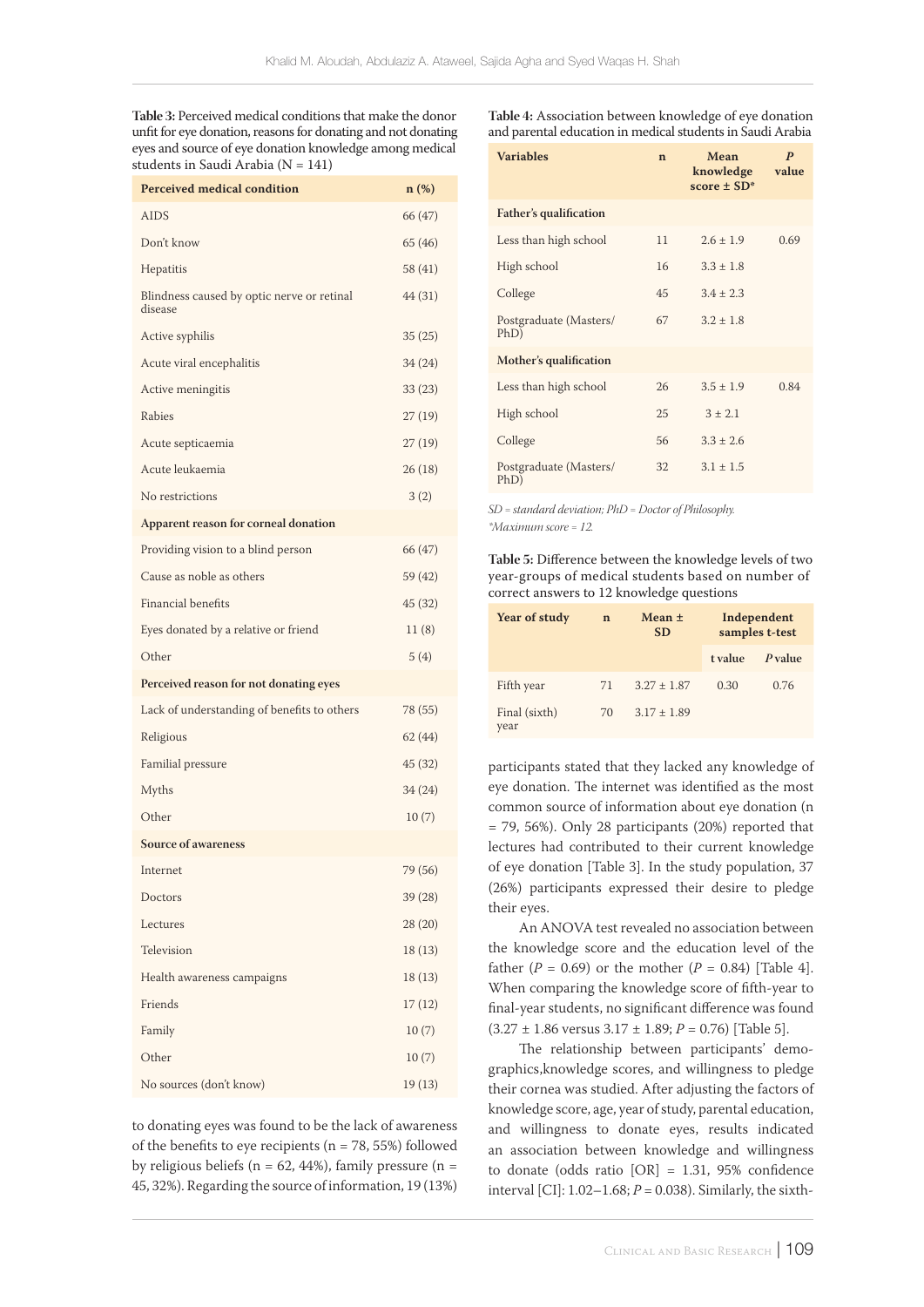**Table 6:** Relationship between characteristics, correct knowledge scores and willingness to donate cornea among medical students in Saudi Arabia

| Characteristic                    | OR (95% CI)          | $P$ value |
|-----------------------------------|----------------------|-----------|
| Knowledge score                   | $1.31(1.02 - 1.68)$  | 0.0438    |
| Mean age                          | $0.90(0.69 - 1.17)$  | 0.418     |
| Year of study                     |                      |           |
| Final (sixth) year                | $3.86(1.49 - 10.04)$ | 0.006     |
| Fifth year*                       | 1.00                 |           |
| Mother's qualification            |                      |           |
| Less than high school             | $5.84(0.51 - 67.33)$ | 0.157     |
| High school                       | $0.59(0.09 - 3.83)$  | 0.578     |
| College                           | $1.67(0.56 - 5.01)$  | 0.363     |
| Postgraduate (Masters/<br>$PhD)*$ | 1.00                 |           |
| <b>Father's qualification</b>     |                      |           |
| Less than high school             | $0.33(0.05 - 2.19)$  | 0.248     |
| High school                       | $0.85(0.18 - 3.89)$  | 0.833     |
| College                           | $0.78(0.23 - 2.71)$  | 0.698     |
| Postgraduate (Masters/<br>$PhD)*$ | 1.00                 |           |

*OR = odds ratio; CI = confidence interval; PhD = Doctor of Philosophy. \*Reference group.*

year students' willingness to pledge eyes was almost four times more than that of the fifth-year students (OR = 3.86, 95% CI: 1.49–10.04; *P* = 0.006). However, no association was found between the father's and mother's education levels and willingness to donate [Table 6].

# **Discussion**

This study aimed to evaluate medical students' level of knowledge regarding and attitude towards corneal donations in Saudi Arabia. Although a corneal donation is considered a noble cause, similar to all types of organ donations, the literature suggests there is a shortage of donated corneas, especially in developing countries.<sup>16</sup> In particular, this is due to the lack of knowledge among health professionals, the community and medical students.17 It is the responsibility of all concerned parties to develop strategies for increasing awareness of eye donation in society and clarifying misconceptions to increase the number of eye donors.<sup>18</sup>

The current study's participants performed well on only a limited number of questions. For instance, 66 (47%) participants knew that people who die from AIDS cannot donate their eyes; only 18 (13%) knew that the perfect time for donation is within 2–6 hours after death, while a similar study revealed a higher level of knowledge among students (68.7%).<sup>19</sup> Moreover, the mean knowledge score of the participants was just 3.24 out of 12, which shows a profound lack of knowledge of eye donation.

The internet was the main source of knowledge of eye donation for most of the current study's participants (56%) while television was the primary source for 41% of the medical students in a tertiary care hospital in Bangalore, India.<sup>20</sup> Expectedly, only 26% of the participants were willing to donate their eyes compared to 40.7% in another international study.3 Although lack of knowledge would surely have contributed to a decreased desire to donate, another reason could be cultural differences between Saudi Arabia and other countries.<sup>21</sup>

In the current study, participants stated that one of the reasons why eye donations must be encouraged is that this can provide vision to a blind person. Furthermore, eye donation was regarded as a 'noble cause' by some participants.<sup>22</sup> Nevertheless, another study revealed that the majority of the study population (93%) believed that pledging corneas will be their way of contributing to society even in death. Moreover, the other commonly cited reason was the donors would live in the recipients' vessels even after death.23 Regarding the barriers to eye donation, more than half of the current participants believed that the lack of understanding of its benefits to others was the main reason in Saudi Arabian society. The literature suggests many hindering factors of eye donation. Religious beliefs, cultural factors and familial influence were found to be the major issues for eye donation in developed countries.<sup>24</sup>

Although most of the current participants' parents had at least a college degree, which signified that most of the participants came from educated backgrounds, the reasons for not donating eyes included religious beliefs and familial pressure to not donate. In a study conducted in a medical college with a similar setting, the most commonly cited reason for not pledging cornea was objections from family.23 The current study did not find any association between the knowledge of eye donation, parental education, and willingness to pledge eye; therefore, a further study to compare the level of parental education and attitude towards eye donation on the largest possible sample is recommended.

The current study reported a significant association of knowledge level and the year of study with a willingness to donate eyes. These results are similar to a study that reported the presence of better knowledge and greater willingness to pledge eyes among medical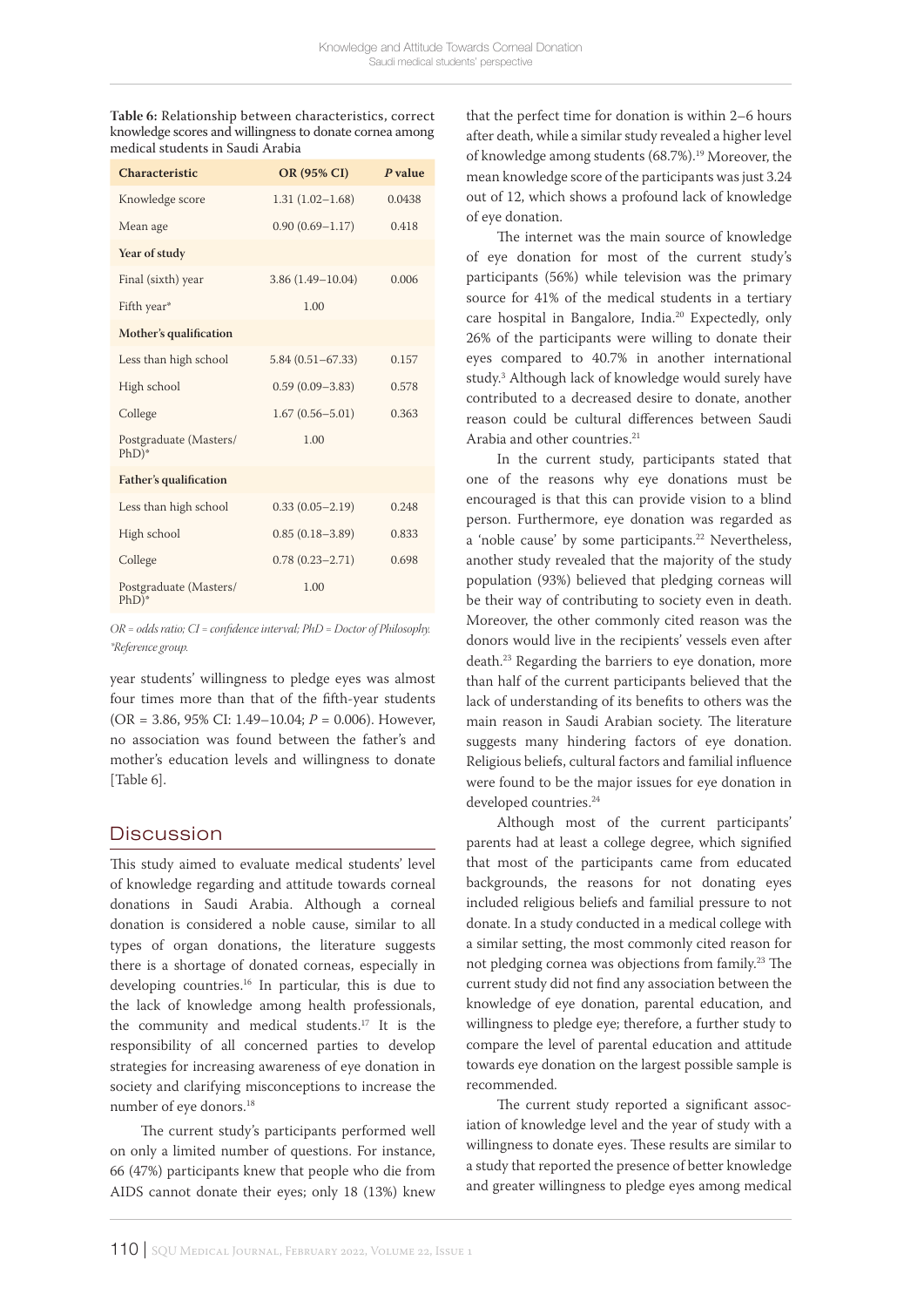students.24 However, another study found a lack of knowledge and willingness among third-year medical students.<sup>25</sup>

Overall, the current participants demonstrated a decreased level of knowledge in many areas compared to other international studies, as the participants performed poorly in the knowledge test.<sup>19,25</sup> Data from the current study showed that relying only on media to increase the knowledge of medical students regarding eye donation is not sufficient. Therefore, including different curative and preventative features of corneal blindness through basic eye health care in the curriculum is greatly needed.<sup>25</sup> This will help future physicians understand how they can spread awareness of eye donation among patients, family members and friends.

The study was subject to certain limitations. First, this study had a poor response rate and the sample comprised only of male participants. Since the study findings are based only on male perspectives, to obtain more accurate and generalisable results, female subjects should be included in future studies. Second, as this was a single institution-based study with medical students who have similar demographic characteristics, the sample does not encompass the varied demographic and cultural diversity in Saudi Arabia's medical student population. Finally, this study was cross-sectional in nature and could therefore not determine the cause and effect of the responses. Nevertheless, this study provides information that may be useful for academic institutions and health professionals in developing awareness-raising and community-oriented programmes to improve students' understanding of the important concept of corneal donation.

## Conclusion

The study showed that a large percentage of the participants lacked knowledge of eye donation. While it is important to raise awareness of the benefits of donating eyes, the perceived reasons for not donating eyes must be considered and addressed. To raise awareness of eye donation in society as well as to correct any misconceptions, topics related to eye donation must be included in medical curricula, as it may result in an increase in awareness of eye donations from future physicians and the society they interact with.

### conflict of interest

The authors declare no conflicts of interest.

#### funding

No funding was received for this study.

## authors' contribution

KMA conceived the idea and SWHS designed and implemented the research. AAA collected the data and handled the technical details. KMA, AAA, SA and SWHS drafted the manuscript. SA supervised the work, performed the computations and reviewed the manuscript. All authors approved the final version of the manuscript.

## References

- 1. Thylefors B, Négrel AD, Pararajasegaram R, Dadzie KY. Global data on blindness. Bull World Health Organ 1995; 73:115–21.
- 2. Whitcher JP, Srinivasan M, Upadhyay MP. Corneal blindness: A global perspective. Bull World Health Organ 2001; 79:214–21.
- 3. Wang X, Jin L, Wang J, Garrett EH, Shuman J, Yang K, et al. Attitudes and knowledge concerning corneal donation in a population-based sample of urban Chinese adults. Cornea 2016; 35:1362–7. [https://doi.org/10.1097/ICO.0000000000000943.](https://doi.org/10.1097/ICO.0000000000000943)
- Singh MM, Rahi M, Pagare D, Ingle GK. Medical students' perception on eye donation in Delhi. Indian J Ophthalmol 2007; 55:49–53.<https://doi.org/10.4103/0301-4738.29495>.
- 5. Gupta A, Jain S, Jain T, Gupta K. Awareness and perception regarding eye donation in students of a nursing college in Bangalore. Indian J Community Med 2009; 34:122–5. [https://](https://doi.org/10.4103/0970-0218.51235) [doi.org/10.4103/0970-0218.51235.](https://doi.org/10.4103/0970-0218.51235)
- 6. Nekar MS, Lokare L, Gokhale SA, Godbole M, Mulkipatil SY, Venketesh M. Awareness of eye donation among college students of Hubli city, Karnataka. Int J Biomed Res 2012; 3:201–4. <https://doi.org/10.7439/ijbr.v3i4.415>.
- 7. Okoye OI, Maduka-Okafor FC, Eze BI. What does the medical student know about eye donation/corneal transplant? The University of Nigeria Scenario. West Indian Med J 2010; 59:41–4.
- 8. Huern SY, Yee KCS, Rajah JS, Ponniah MP, Sapini MIB. Knowledge, awareness and attitudes on organ donation among undergraduate medical students in Malaysia: An analytical cross-sectional study. British J Med Med Res 2016; 16:1–14. <https://doi.org/10.9734/BJMMR/2016/26208>.
- 9. Pandey NU, Gupta AK, Jain AK, Koushal V, Bindra N, Minz C. Can eye donation rates be increased in hospitals: A pilot study in a tertiary care hospital in North India? Public Health 2016; 136:141–3. [https://doi.org/10.1016/j.puhe.2015.10.026.](https://doi.org/10.1016/j.puhe.2015.10.026)
- 10. Burton M, Habtamu E, Ho D, Gower EW. Interventions for trachoma trichiasis. Cochrane Database Syst Rev 2015; 13:CD004008. [https://doi.org/10.1002/14651858.CD004008.pub3.](https://doi.org/10.1002/14651858.CD004008.pub3)
- 11. Bourne RRA, Flaxman SR, Braithwaite T, Cicinelli MV, Das A, Jonas JB, et al. Magnitude, temporal trends, and projections of the global prevalence of blindness and distance and near vision impairment: A systematic review and meta-analysis. Lancet Glob Health 2017; 5:e888–97. [https://doi.org/10.1016/S2214-109X\(17\)](https://doi.org/10.1016/S2214-109X(17)30293-0) [30293-0.](https://doi.org/10.1016/S2214-109X(17)30293-0)
- 12. Al-Ghamdi AS. Adults visual impairment and blindness An overview of prevalence and causes in Saudi Arabia. Saudi J Ophthalmol 2019; 33:374–81. [https://doi.org/10.1016/j.sjopt.20](http://v) [19.10.001.](http://v)
- 13. Golchet G, Carr J, Harris MG. Why don't we have enough cornea donors? A literature review and survey. Optometry 2000; 71:318–28.